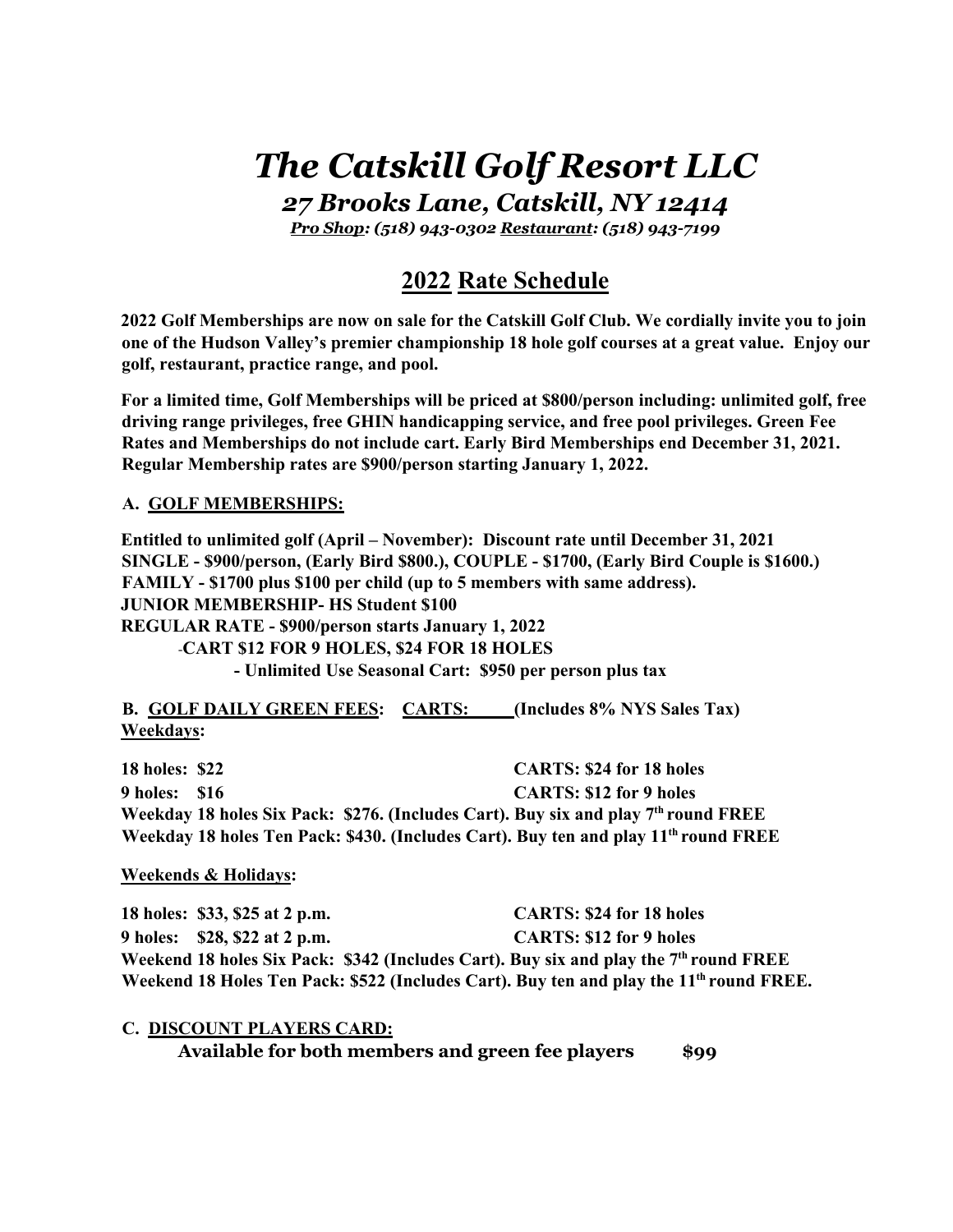**Provides a 25% discount on published green fees, cart rentals, and driving range. Not available for use on already discounted 6 pack play cards.**

### **D. DRIVING RANGE:**

**Daily Basket Prices: - \$5 Small (25 balls)- \$10 Large (50 balls). Annual Membership \$150/person.**